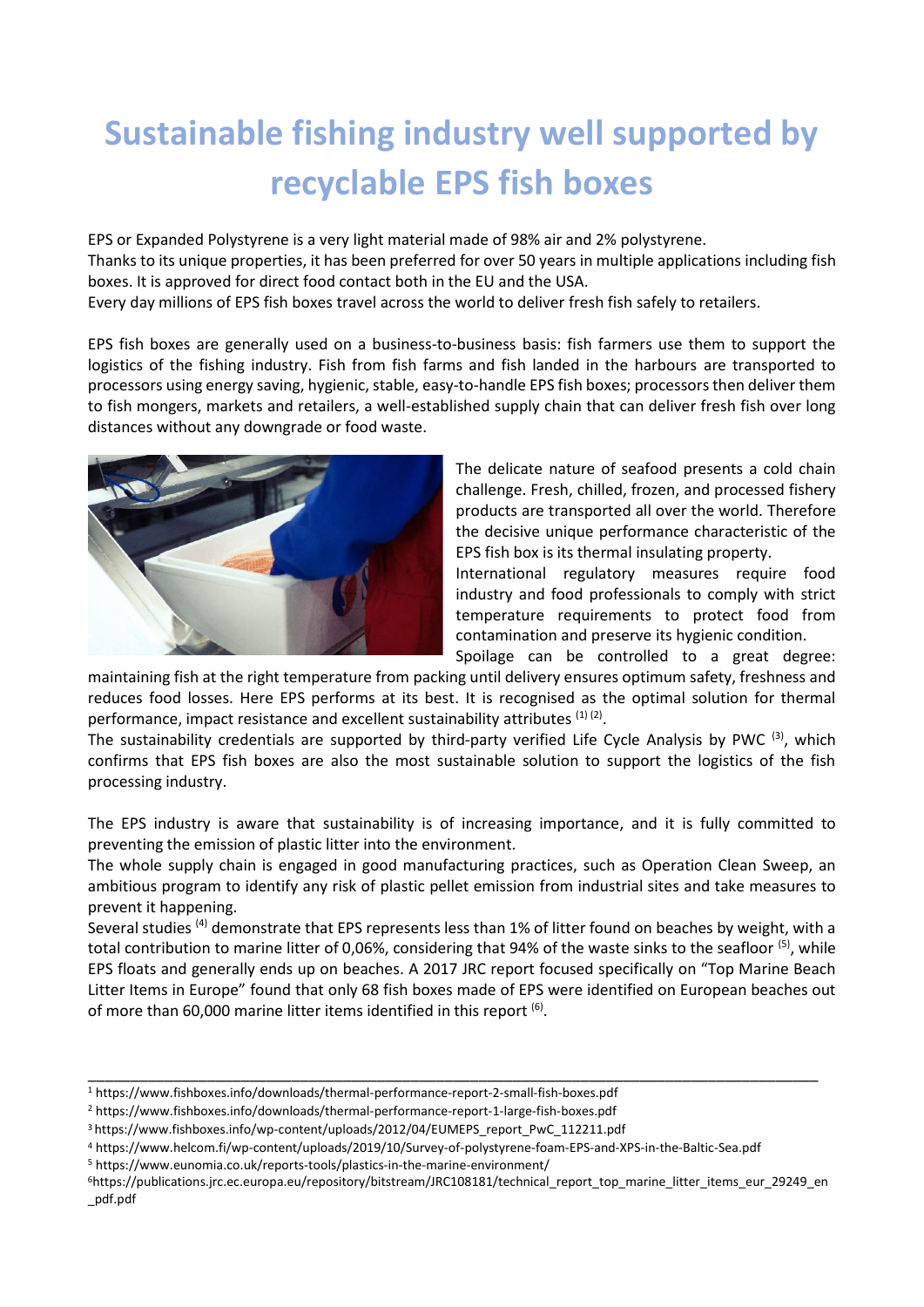EPS is 100% recyclable and fish boxes are widely recycled at scale all across Europe. They are designed for recycling and easy to collect and sort at big collection sites (fish processors, markets, harbours) and are then mechanically recycled, the preferred treatment option, because it has the lowest environmental impact.

In order to minimise transportation costs and further reduce  $CO<sub>2</sub>$  emissions, EPS waste is often compacted at collection sites, reducing its volume by a factor of 20-50. Then it can be easily transported to recycling centres to become a valuable secondary raw material.

Many European countries, including Norway, Denmark, the Netherlands, and Greece achieve fish box recycling rates of 90% while a number of other countries are not far behind, including Ireland, Portugal (75%) and the UK (70%).

In other countries recycling rates in certain regions are at similar levels.

For instance, "all fish boxes in Poland originating from salmon and other fish import from Norway (and other countries) are collected, compacted, extruded and turned into PS-pellets, which are sent to a recycler/EPS manufacturer in Finland for recycling" (7).



Good examples of successful recycling activities are found all over Europe, from the Nordics to the Mediterranean countries.

In **England**, the Billingsgate fish market <sup>(8)</sup> compacts a million EPS fish boxes every year. Once the market closes, the fish boxes are gathered and compacted onsite and sent to recyclers.

WasteMatters (9) in **Ireland** provides a mobile EPS compacting and transport service to fish processors around the country. EPS fish box waste is stacked in premises, waiting for the trucks that stop every 3-4 days; the compacting machine is then plugged into a power supply and in a few hours, it reduces hundreds of fish boxes into a pallet of compacted material, which is brought to a central depot and then shipped to recyclers.



In **Portugal**, Bewi, the multinational company specialised in packaging, components and insulation solutions, started up a recycling activity for EPS fish box waste, collecting it from harbours, fish markets and processors around the country. The project started in January 2020 and, after one year already 700 tonnes of EPS fish boxes had been recycled, that is 70% of the whole EPS waste generated in Portugal. Recycling activity is successful and growing (now at 75%) and, by the end of 2021, according to Pedro Luìs, MD of Bewi Circular, recycling rate will exceed 85%. Moreover, thanks to such good results, the project is going to be replicated in other European countries (10).

\_\_\_\_\_\_\_\_\_\_\_\_\_\_\_\_\_\_\_\_\_\_\_\_\_\_\_\_\_\_\_\_\_\_\_\_\_\_\_\_\_\_\_\_\_\_\_\_\_\_\_\_\_\_\_\_\_\_\_\_\_\_\_\_\_\_\_\_\_\_\_\_\_\_\_\_\_\_\_\_\_\_\_\_\_\_\_

<sup>7</sup> https://www.helcom.fi/wp-content/uploads/2019/10/Survey-of-polystyrene-foam-EPS-and-XPS-in-the-Baltic-Sea.pdf

<sup>8</sup> Billingsgate Fish Market details at: [https://www.cityoflondon.gov.uk/supporting-businesses/business-support-and](https://www.cityoflondon.gov.uk/supporting-businesses/business-support-and-advice/wholesale-markets/billingsgate-market)[advice/wholesale-markets/billingsgate-market](https://www.cityoflondon.gov.uk/supporting-businesses/business-support-and-advice/wholesale-markets/billingsgate-market)

<sup>9</sup> Polystyrene Recycling / Waste Maters, details available at[: https://wastematters.ie/](https://wastematters.ie/)

<sup>10</sup> [https://mcusercontent.com/1c052cf520821c7ca40d49da6/files/728cc797-f122-45bf-a11d-dfd2e785d62e/MADE\\_OF\\_EPS\\_01.pdf](https://mcusercontent.com/1c052cf520821c7ca40d49da6/files/728cc797-f122-45bf-a11d-dfd2e785d62e/MADE_OF_EPS_01.pdf) (Oceanwise Newsletter 1-2021 pp.8-10)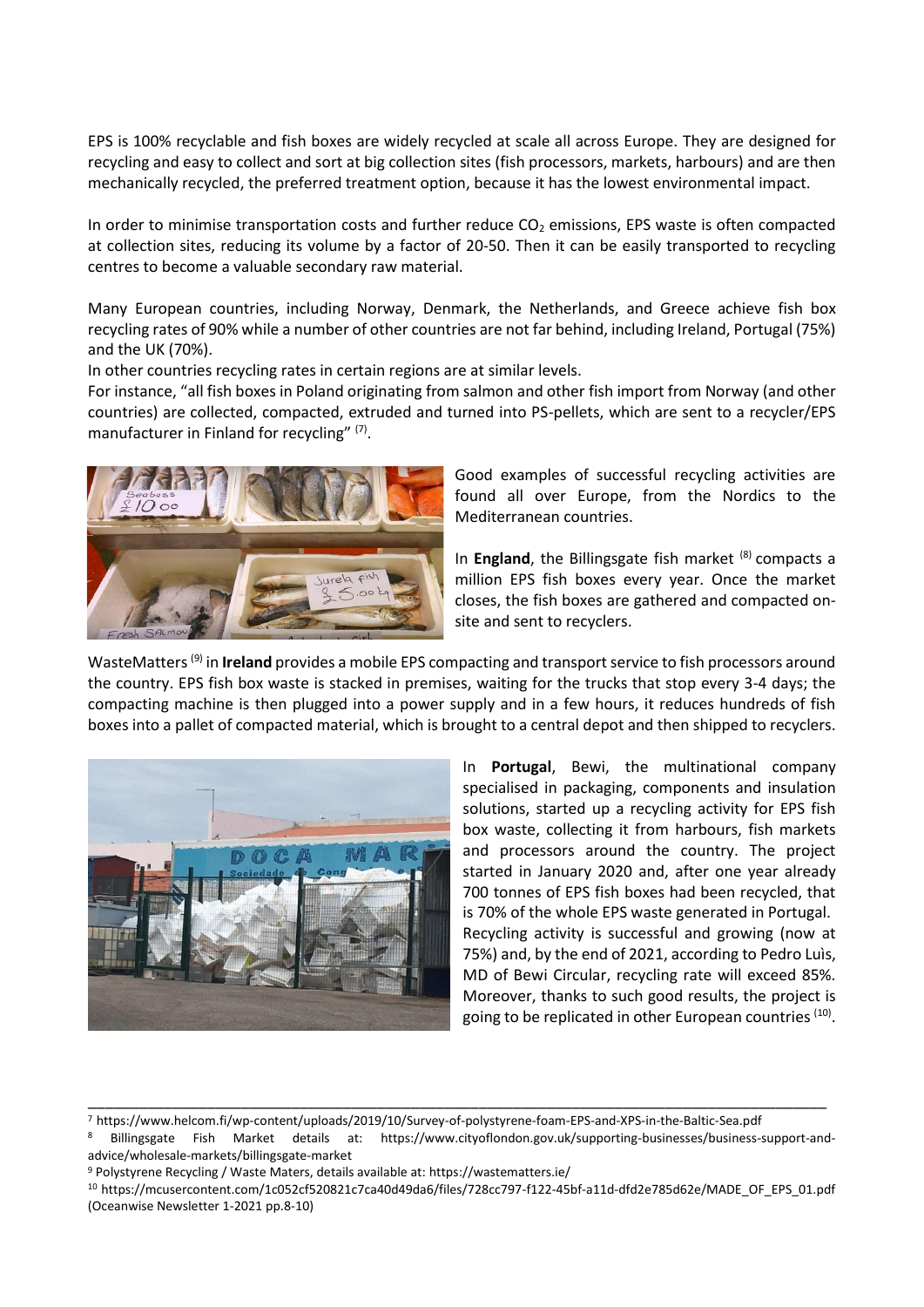In **Norway**, 6000 tonnes of EPS fish box waste are compacted each year and then sent to recyclers. Collection of the EPS waste takes place mainly at fish processing plants where millions of EPS fish boxes arrive with the fresh catch ready for processing. The processed fish is then delivered around the world in new EPS boxes, as expanded polystyrene can ensure the freshness of the product better than any other material <sup>(11)</sup>.

In the **Netherlands**, the EPS fish box market consists of 46% of domestic production and 54% of fish imported mainly from Norway. The fish processor companies reuse a small part of the imported boxes, while the rest are collected, compacted and recycled at a rate close to 95%.

Kon.Va. S.A. is one of the most advanced fish processing companies in **Greece**. An EPS compactor machine has been installed at the factory where 110 tonnes of fish box waste (or 300,000+ units) are compressed each year and exported to recyclers.



In the Galicia region of **Spain**, Recyclados San Juan recycles 538,000 EPS fish boxes every year, mainly collected through a take back scheme organised with customers, but they also provide a collection service at local fish importers, municipalities eco-points and supermarkets.

The Life EPS-Sure Project in Spain has also demonstrated that EPS fish box waste can be recycled into food contact secondary raw material <sup>(12)</sup>.

**Denmark** has a recycling rate of 90%, thanks to a well-

functioning collecting and recycling system. The value of the used EPS fish boxes has created an efficient market, where EPS boxes are compacted and sold to recyclers at premium prices.

EPS compacting machines have been installed at fish processors (i.e. Norlax, 140 tonnes per year) and even at small retailers. Recently a new agreement has been signed with the Danish Seafood Association to ensure full collection and recycling of fish box waste (13).



In **Poland**, Mowi is one of the biggest salmon processors in world and, thanks to a huge Runi compacting machine, is able to compress thousands of tonnes of EPS waste into valuable material, which is then supplied to recyclers in the country and across Europe.

Cap Fraicheur is a major company in the **French** fishing and aquaculture industry. To manage the great amounts of EPS fish box waste (approx. 150,000 units per year), they installed compactors in the biggest stores while putting waste into plastics bags in smaller shops, and then transporting to big stores for

compacting.

\_\_\_\_\_\_\_\_\_\_\_\_\_\_\_\_\_\_\_\_\_\_\_\_\_\_\_\_\_\_\_\_\_\_\_\_\_\_\_\_\_\_\_\_\_\_\_\_\_\_\_\_\_\_\_\_\_\_\_\_\_\_\_\_\_\_\_\_\_\_\_\_\_\_\_\_\_\_\_\_\_\_\_\_\_\_\_

<sup>11</sup><https://www.norskindustri.no/kampanjesider/eps-gruppen/aktuelt/en-fiskekasses-livslop/>

<sup>12</sup>EPS-SURE Life Project, details available at:<http://www.life-eps-sure.com/en/the-project/>

<sup>13</sup> https://eps-airpop.dk/2021/04/det-bliver-endnu-nemmere-at-sikre-genanvendelse-af-fiskekasser-af-eps/